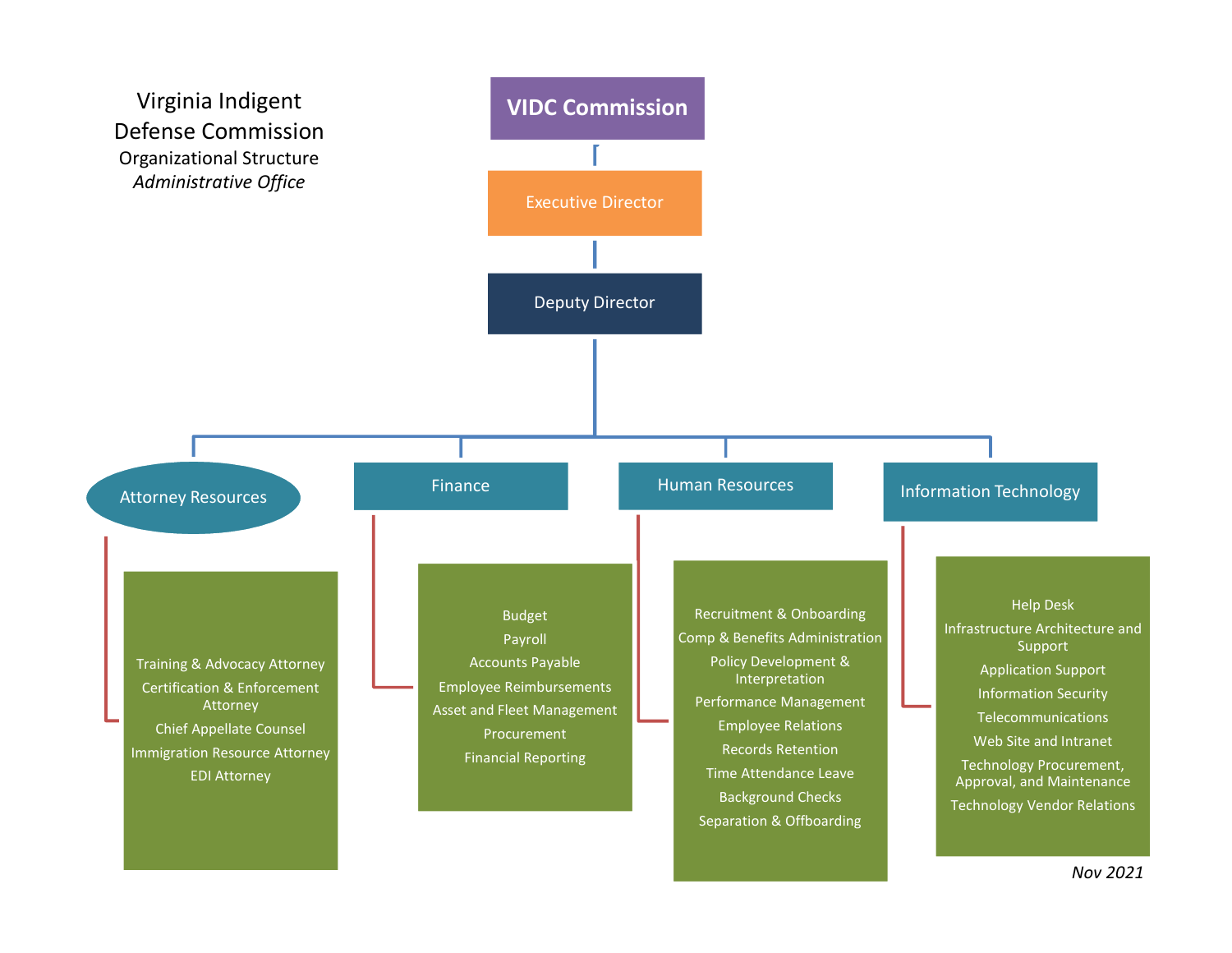

Nov 2021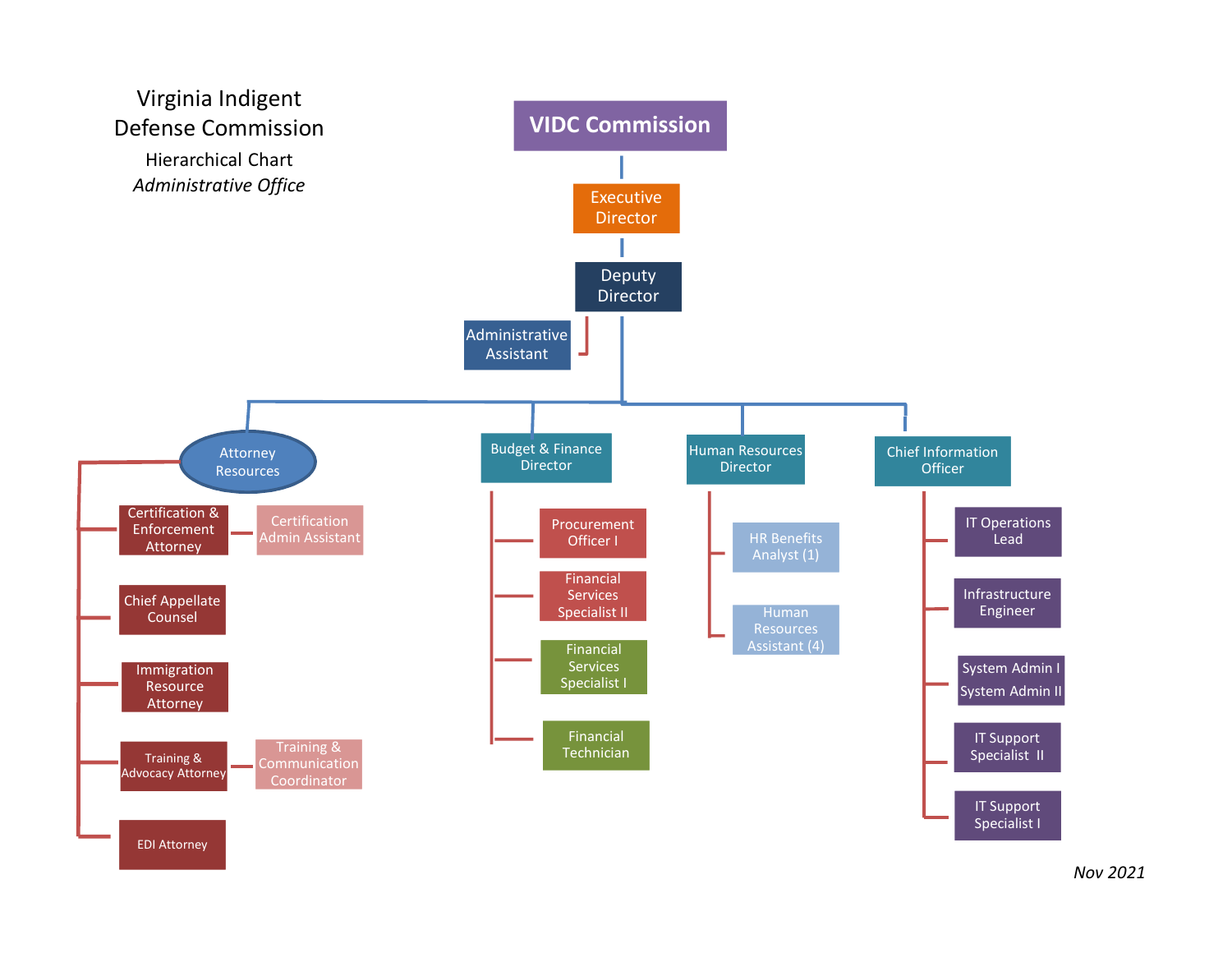